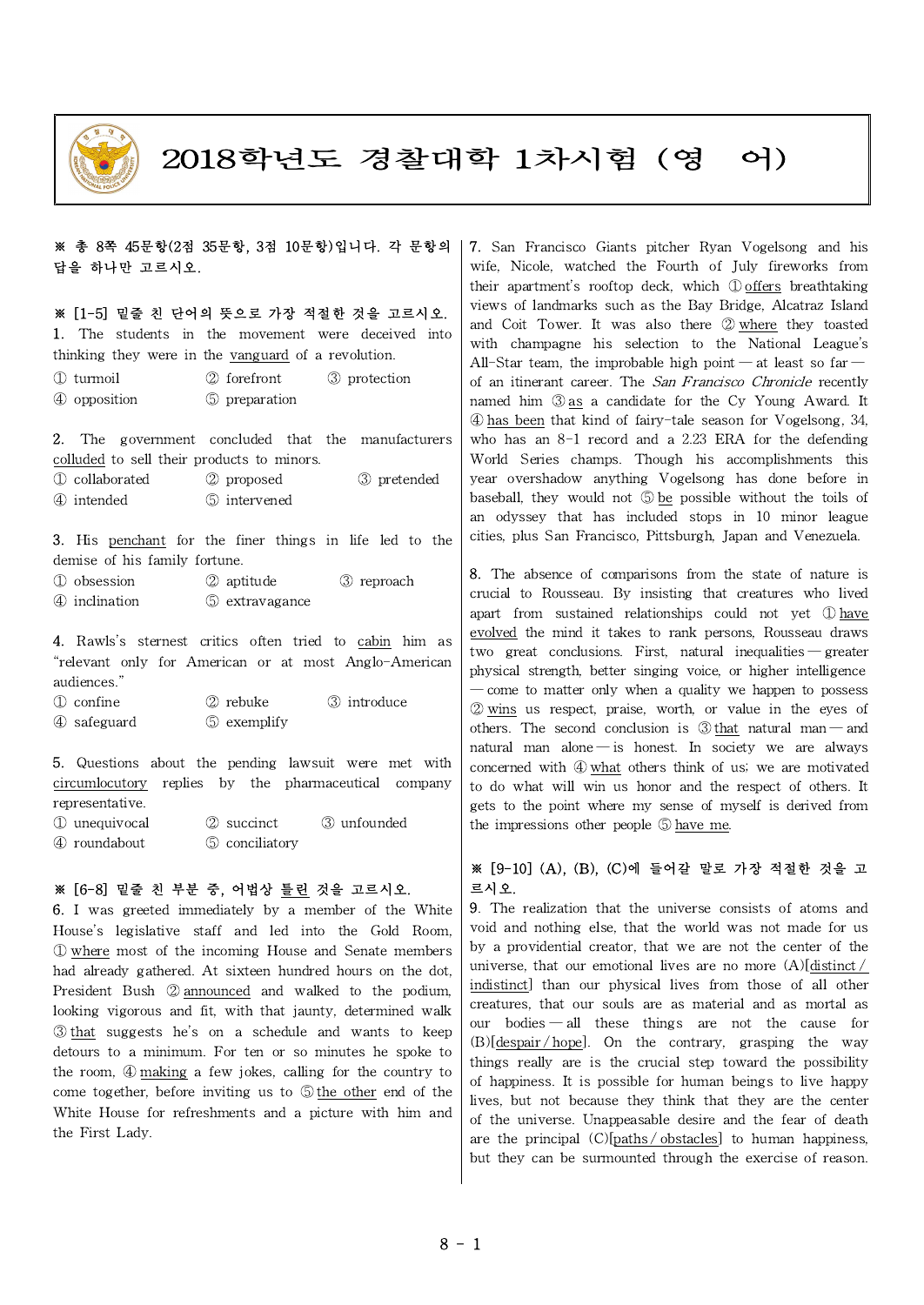| (A)          | (B)     | (C)       |  |
|--------------|---------|-----------|--|
| 1 distinct   | despair | paths     |  |
| 2 distinct   | despair | obstacles |  |
| 3 distinct   | hope    | obstacles |  |
| 4 indistinct | hope    | obstacles |  |
| 5 indistinct | despair | paths     |  |

10. Music therapy as an explicit set of practices first developed in the West during the twentieth century especially during the First World War, when doctors and nurses witnessed the effect that music had on the psychological, physiological, cognitive and emotional states of the wounded. The first major academic study of music's (A)[aesthetic / medicinal] properties was published in 1948, partly as a response to the continued use of music therapy in military hospitals and in factories during the Second World War. Music therapy is now (B)[rarely / widely] used for those with mental and/or physical disabilities or illnesses. One of its most significant functions is to relax patients who are preparing for, undergoing or recovering from surgery, notably dental, burns and coronary battlefield treatments. It is now well attested that music with slow, steady tempos, legato passages, gentle rhythms, predictable change, and simple sustained melodies is (C)[detrimental / conducive] to relaxation.

| (A)           |                          | (B)    | (C.         |  |
|---------------|--------------------------|--------|-------------|--|
| 1 aesthetic   | $\overline{\phantom{m}}$ | rarely | detrimental |  |
| 2 aesthetic   |                          | widely | detrimental |  |
| 3 medicinal   |                          | widely | detrimental |  |
| 4 medicinal   |                          | widely | conducive   |  |
| (5) medicinal |                          | rarely | conducive   |  |

## ※ [11-13] 밑줄 친 부분 중, 문맥상 낱말의 쓰임이 적절하지 않은 것을 고르시오.

11. The spiritual dimension is a complex, and controversial area, and is often overlooked within holistic approaches, although it is increasingly being identified as a ① vital element which can have a large influence on the physical, mental and emotional aspects of work. Unfortunately the majority of studies that explore spirituality and resilience treat spirituality as a single entity which is ② easily measured and controlled. Spirituality is in reality a complex, ③ multi-dimensional phenomenon. Hence research which ④ excludes a broad interpretation of spirituality is important in order to expand our understanding. There are some who interpret spirituality using just a religious definition. This ⑤ narrow religious interpretation of spirituality, often seen in America and the UK as a Christian interpretation, is not appropriate for the government agencies that pride themselves on their anti-discriminatory practices.

12. According to one theory, within certain limits the more similar the communicators are, the more effective their communication will be. One limiting condition is that if the similarities between people are so ① pervasive that they have the same attitudes and beliefs about every subject, there is no need for communication. For example, the conversation might be ② lively at a party in which every person was in agreement about every subject from movies to politics. On the other hand, people who are ③ dissimilar in almost every respect lack a common ground, a base from which to share experiences and exchange ideas. According to this theory, the ideal situation is one in which people have many similarities but are dissimilar enough in their attitudes about the subject at hand to interact and perhaps to influence one another's attitudes. Similarity clearly ④ prevails, however. After all, the goal of attitude influence is to change the other person's attitude so that it more closely ⑤ resembles your own.

13. The fourth industrial revolution will affect the scale of conflict as well as its character. The distinctions between war and peace and who is a combatant and noncombatant are becoming uncomfortably ① clarified. Similarly, the is increasingly both local and global. Organizations such as ISIS operate ② principally in defined areas in the Middle East but they also recruit fighters from more than a hundred countries, largely through social media, while related terrorist attacks can occur anywhere on the planet. Modern conflicts are increasingly ③ hybrid in nature, combining traditional battlefield techniques with elements that were previously mostly associated with armed non-state actors. However, with technologies  $\Phi$  fusing in increasingly unpredictable ways and with state and armed non-state actors learning from each other, the potential magnitude of change is not yet widely 5 appreciated. [3점]

# 14. ger에 관한 다음 글의 내용과 일치하는 것은?

The large, white felt tent, known as a ger and seen all over Mongolia, is probably the most identifiable symbol of the country. (The word "yurt" is a Turkic word introduced to the west by the Russians. If you don't want to offend the nationalistic sensibilities of the Mongolians, use the word "ger.") Most Mongolians still live in gers, even in the suburbs of Ulaan Baatar. And it's not hard to understand why: wood and bricks are scarce and expensive, especially out on the steppes, and animal hides are cheap and readily available. Nomadic people obviously have to be flexible and mobile and gers can be moved easily — depending on the size, a ger can be assembled in one to three hours. If the opportunity arises, an invitation to visit or stay in a ger is one that should not be missed.

- ① Most Mongolians prefer to call it a "yurt."
- ② You can only find it in urban areas of Ulaan Baatar.
- ③ It is made of wood and bricks.
- ④ It canbe built in three hours or less.
- ⑤ It is not recommended for the modern traveler.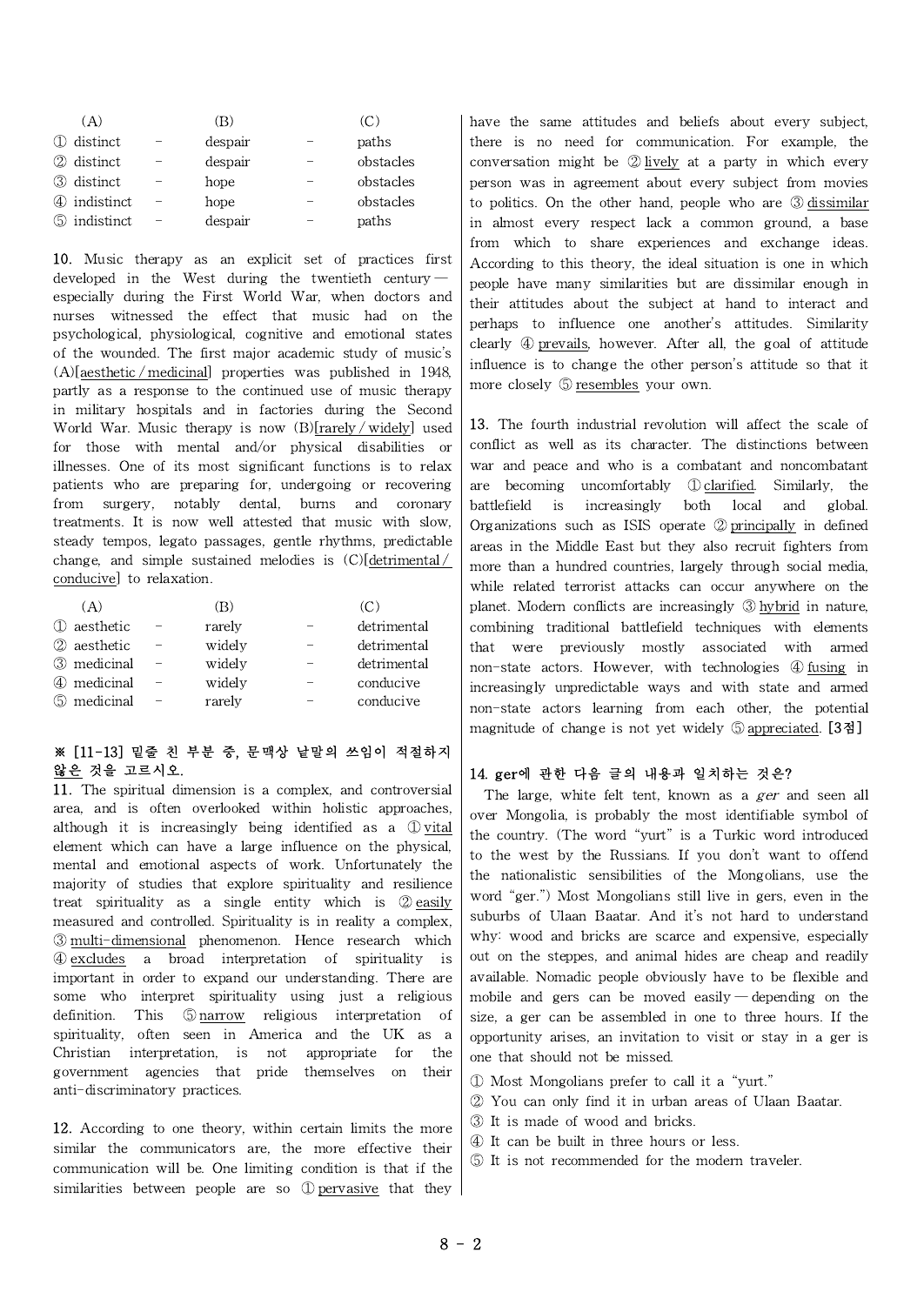#### 15. Yellowstone National Park에 관한 다음 글의 내용과 일 치하지 않는 것은?

Yellowstone National Park was created in 1872 to protect its geyser basins. But the 2-million-acre park put the government in the wildlife business, and unfortunately scientific wildlife management did not begin until more than half a century later. No detailed records exist of the area's animal population and feeding behavior at the time the park was established. Early rangers fed elk and bison as one would feed cattle and began killing wolves. By 1926, following a federal directive, the last wolves had been eliminated. Then elk overpopulated the park, eating through grass, brush, and any part of a tree they could reach. So in 1934 the rangers began shooting them, too; records show that in 1962 alone, 4,619 were killed. In 1967 public distaste forced the Park Service to stop the shooting. But the park  $\Box$  the pink slip did not recover.

- ① The wildlife began to be managed scientifically in the 1900s.
- ② The exact animal population in 1872 is not known.
- $\overline{)}$  Elks flourished after the elimination of their natural predator. 19.
- ④ A total of 4,619 elks were killed in 1962.
- ⑤ Public opinion halted the shooting of wolves.

#### ※ [16-21] 다음 글의 빈칸에 들어갈 말로 가장 적절한 것을 고르시오.

16. A good rocket launch site has a few important characteristics. An unpopulated patch of land near an ocean is preferable, so no one gets showered with wayward bits of flaming metal. It's also nice if it's on the equator — like all spheres rotating on an axis, the Earth spins fastest in the middle, which provides rocket boosters with extra  $\bigcup$  Wind back the clock oomph. In other words, the best sites tend to be in remote,  $\frac{1}{3}$  Time waits for no man tropical locations. That such places are also often among the world's poorest gives many launches a feel: billions of dollars in futuristic machinery rising up over

rainforests and shantytowns. [3점]

① majestic ② fleeting ③ catastrophic ④ universal ⑤ counterintuitive

17. **It is not uncommon to** find analysts failing to distinguish between facts and inferences or operating on the assumption that an inference was a fact. It is not unusual to hear an analyst state that his conclusions followed "logically" from the evidence, even though generalizations arrived at inductively are not subject to logical proof. That different types of inquiry are subject to different types of "proof" is an alien concept to many researchers. And the common misuse of *infer* and *imply* reflects not only a lack of knowledge of terminology but also an unfamiliarity with underlying concepts of logic as well. [3점]

- ① Terminological confusion further aggravates flawed logic
- ② Logical thinking is a precursor to scientific research
- ③ Examples of the inability to reason well abound
- ④ Generalizations are subject to rigorous testing
- ⑤ Inductive logic prevails in academia

18. The doublespeak flows in the government, whether people in government are talking to the public or to each other. The Bureau of Land Management issued a press release in 1986 which began, "In a move to add administrative procedures regarding compliance with statutory requirements, the Department of the Interior's Bureau of Land Management (BLM) today published a rulemaking concerning federal coal leasee qualifications." This doublespeak simply means that the BLM intends to crack down on coal leases. An official in the Department of Commerce who had requested an increase in salary was told that "Because of the fluctuational predisposition of your position's productive capacity as juxtaposed to government standards, it would be monetarily injudicious to advocate an increment." In other words,

- 
- ① the pink slip ② all petitions suspended
- ③ no pay raise ④ no new openings
- 
- ⑤ an early retirement

1. We've found a hormone that can rejuvenate the muscles of elderly mice. Osteocalcin — a hormone secreted by bone — boosts the ability of muscles to burn fuel and generate energy, researchers at Columbia University discovered. When the team injected the hormone into old mice, the animals were able to run just as far as their younger counterparts, despite being up to a year older ― a long time in mouse years. Old mice that did not receive the hormone ran about half as far. Osteocalcin levels decline with age in both mice and humans, and the team now plans to test whether the hormone can improve muscle function in people too. [3점]

2 A stitch in time saves nine ③ Time waits for no man ④ Give the elderly their due ⑤ Speed up the sands of time

20. Like the iron cage of capitalism in which human needs are sacrificed to the exigencies of production, there is a sense in which science in the modern world has also become \_\_\_\_\_\_\_\_\_\_\_\_: Within the domain of institutionalized science and academic scholarship, creativity and innovation must be accommodated to the specialized criteria of achievement that govern the various professional disciplines. ① a torchlight shining on intellectual avenues

- ② emancipated from bureaucratic demands
- ③ a fortress impregnable to any attack
- ④ vulnerable to moral issues at hand
- ⑤ the prison house of the mind

21. During the late nineteenth and early twentieth century, the Frenchman Joseph Pujol was famous for his ability to fart \_\_\_\_\_\_\_\_\_ by drawing air into his anus. He put on a stage show, calling himself Le Pétomane, which is French for "The Fartiste." Dressed formally, he would open with a rumble of cannon-fire farting. Various routines followed, most spectacularly an imitation of the 1906 San Francisco earthquake. He could rectally project a jet of water a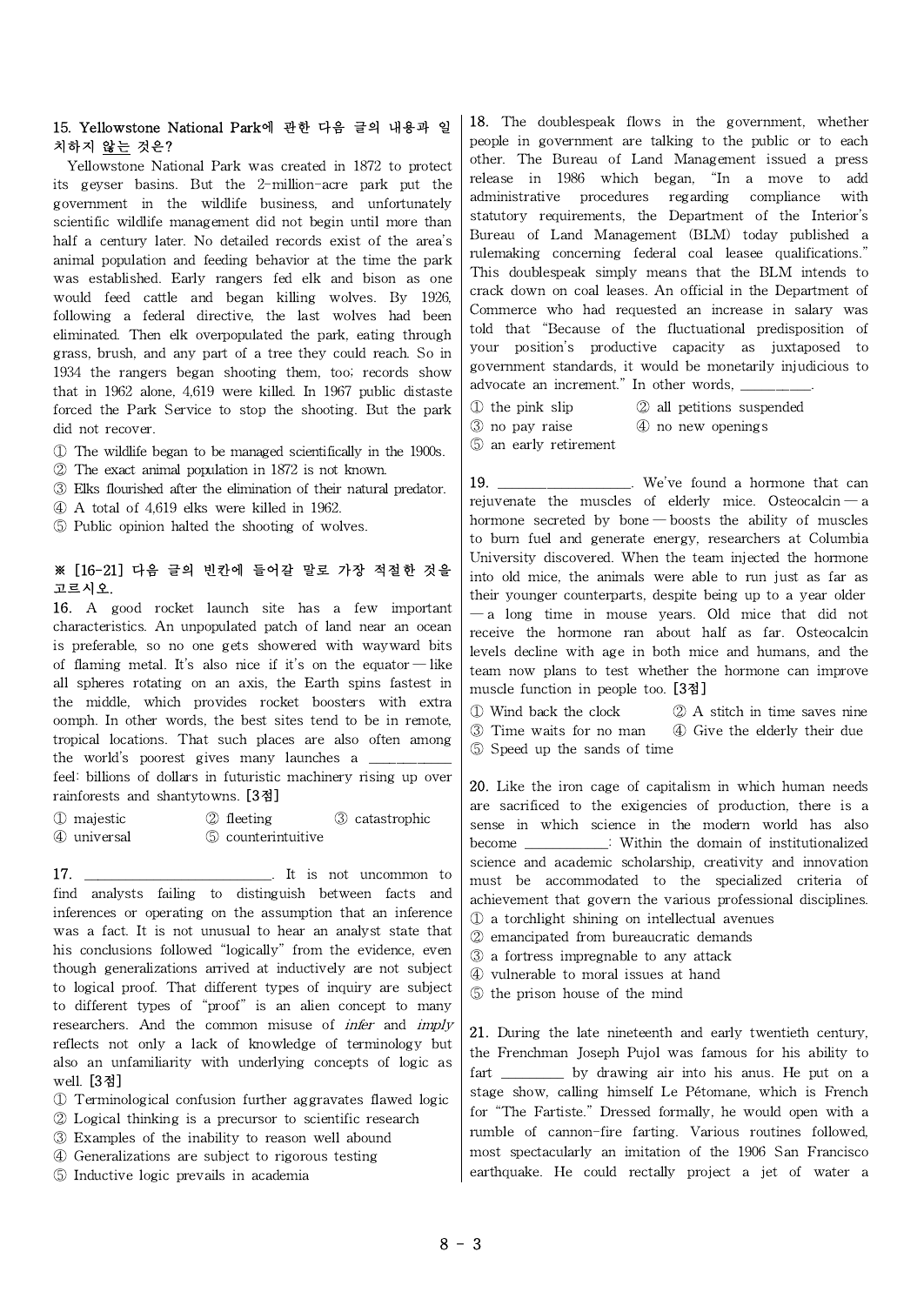distance of 15 feet (4.5 m) and to close, he sang a rhyme about a farm, punctuated with farts that sounded like different animal noises.

① at will ② silently ③ intermittently

④ to no avail ⑤ inadvertently

# ※ [22-23] 빈칸 (A)와 (B)에 들어갈 말로 가장 적절한 것을 고르시오.

22. For most of your past life experiences, you would probably agree that you need to reconstruct the memories. For example, if someone asked you how you celebrated your birthday three years ago, you'd likely count backwards and try to reconstruct the context. (A) there are some circumstances in which people believe that their memories remain completely faithful to the original events. These types of memories — which are called flashbulb memories — arise when people experience emotionally charged events: People's memories are so vivid that they seem almost to be photographs of the original incident. The first research on flashbulb memories focused on people's recollections of public events. (B) , the researchers asked participants if they had specific memories of how they first learned about the assassination of President John F. Kennedy. All but one of the 80 participants reported vivid recollections.

| (A)           |              |  |
|---------------|--------------|--|
| ① As a result | Consequently |  |
| ② As a result | For example  |  |
| 3 Moreover    | However      |  |
| 4) Moreover   | Consequently |  |
| 5 However     | For example  |  |

23. In order to promote social engagements among my students, I began encouraging them to bring food and drinks, as well as mats and cushions, to class. With these items, the classroom space is  $(A)$  in terms of form and function as it gains a "social" aspect. During the reflection exercises, I observed how some students brought not just mats and cushions, but also pillows and stuffed toys as though they were attending a slumber party! When mats and cushions are not in use, students are seated in chairs strategically arranged around the tables, eating and drinking, as they discuss or review each other's drafts. As food and drinks are vital to any sociocultural discourse, they help enhance the social atmosphere, (B) communal bonds, and heighten the students' shared identity.

| (A)          |   | (B)      |  |
|--------------|---|----------|--|
| ① altered    |   | cement   |  |
| ② preserved  |   | dissolve |  |
| ③ altered    |   | weaken   |  |
| 4) preserved | - | solidify |  |
| (5) modified |   | loosen   |  |
|              |   |          |  |

## ※ [24-25] 다음 글의 제목으로 가장 적절한 것을 고르시오.

24. The center of mining and armor technology was Augsburg, in Germany, and that was no coincidence. Augsburg was near one of Europe's major deposits of iron ore, and the demand for metal from feudal states building forces of armored knights soon created a booming mining industry and an equally flourishing armorer business. To the annoyance of their customers throughout feudal Europe, the Germans charged sky-high prices, aware that those customers had no alternative: German armor was the best in the world, and if a customer didn't like the prices, he could sally forth on his next war with sticks and stones. Underwritten by these lavish profits, the German armorers could afford an extensive research and development effort. It resulted in stronger armor, for example, steel helmets with movable visors that covered the entire head.

- ① Farewell to Arms and Armors
- ② Past and Future of Armor Business
- ③ Stones vs. Steel: The Obvious Choice
- ④ Germany, the Hub of Armor Technology
- ⑤ High Quality and Low Prices: A Double-Edged Sword

25. Hate to haggle? You're not alone. A national survey found that just 48 percent of shoppers tried bargaining for a better deal on everyday goods and services in the past three years, down from 61 percent in 2007. But if you're chicken, you lose. Eighty-nine percent of those who haggled were rewarded at least once. Successful furniture hagglers saved \$300 on average, as did those who questioned a health-related charge. Those who challenged their cell-phone plans saved \$80. Clearly, people who don't haggle are leaving money on the table. [3점]

- ① Can't Hurt to Ask
- ② ABCs of Haggling Better
- ③ Furniture Haggling Made Easy
- ④ Shopping Around: Reap the Rewards
- ⑤ Does Haggling Actually Inflate Prices?

#### ※ [26-27] 다음 글의 주제로 가장 적절한 것을 고르시오.

26. Catholicism held that the only God-given vocation was priesthood, but Protestants thought that people could be called to any of the secular crafts and trades. The belief that they were serving God encouraged them to work with religious fervor, leading them to produce more goods and make more money. Weber believed that the Protestant faith led inevitably to a capitalist economic society because it gave believers the chance to view the pursuit of profit as evidence of devotion, rather than of morally suspect motives such as greed and ambition. The idea of predestination also meant that believers need not worry about social inequalities and poverty, because material wealth was a sign of spiritual wealth.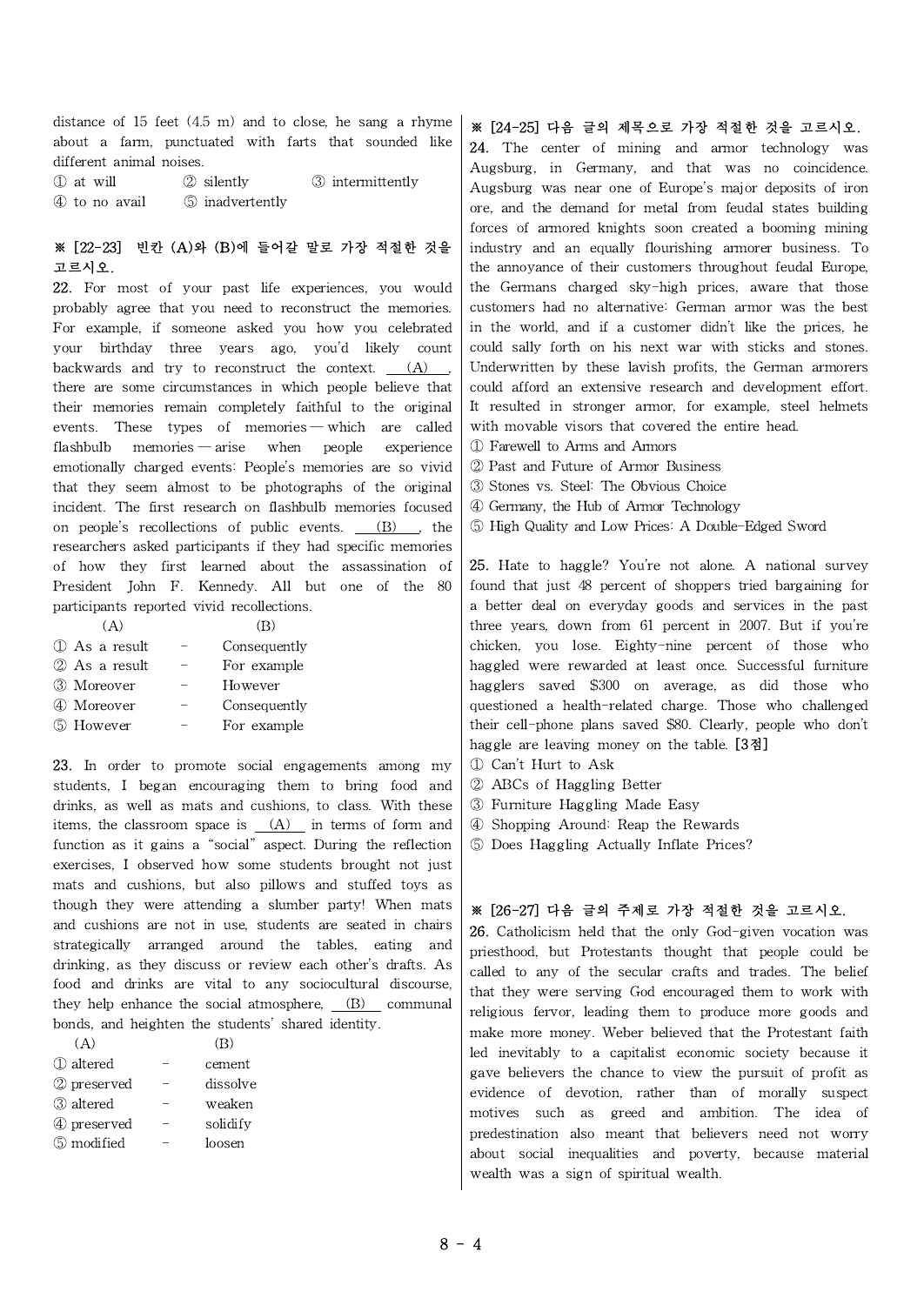- ① role of religion in creating social equality
- ② reasons for the rise of the Protestant faith
- ③ influence of Protestantism on economic ideals
- ④ importance of morality in economic activities
- ⑤ differences between Protestants and Catholics

27. Whether out of curiosity, vanity, or a motive as yet unexplored, people throughout the ages have wanted to see their own reflection. As early as 2500 B.C. the Egyptians had mirrors of highly polished metal, usually of bronze, occasionally of silver or gold. The first commercial glass mirrors were made in Venice in 1564; these were made of blown glass that was flattened and coated with an amalgam of mercury and tin. The Venetians proceeded to supply Europe with mirrors for centuries. It wasn't until 1840 that a German chemist named Justus Liebig came up with the method of silvering that we use today. By this technique, silver-ammonia compounds are subjected to the chemical action of a reducing agent, such as invert sugar, Rochelle salt, or formaldehyde, and the resulting metallic silver is spread evenly over the back of a smooth pane of plate glass.

- 
- ② outstanding achievements of German chemists
- ③ development of commercial glass mirror technology
- ④ human desires hidden in commercial glass mirrors
- ⑤ commonalities of ancient mirror technology in Europe

## 28. 다음 글의 목적으로 가장 적절한 것은?

What could be more comforting than seeing your dog or cat curled up in blissful sleep? Both species spend almost half their day engaged in some form of sleep. But not all find it restful: older animals, those with muscular or joint issues, or very active dogs will often pace or relocate frequently. If your companion fits into one of these categories, he might benefit from a therapeutic bed. These specialized products offer support and comfort unlike regular beds or an impromptu sleeping spot. Regardless of age and health, a good bed promotes muscular-skeletal health and offers additional rejuvenating and healing benefits.

- ① to prevent domestic animal abuse
- ② to promote specialized pet furniture
- ③ to explain the benefits of good sleep
- ④ to inform pet owners of furniture hazards
- ⑤ to warn pet owners of poor pet sleep habits

#### 29. 다음 글의 요지로 가장 적절한 것은? [3점]

You cannot buy happiness. You cannot go to the nearest grocery store and order a pound of happiness as you would a pound of butter. But, since happiness comes from within, you can secure a measure of happiness by your own acts. You can find that feeling of contentment by helping your less fortunate fellowmen. You can help those who, because of ill-fate, will not have a happy Christmas unless we share with them. During this season of peace and good will, let us not force those in need to look at happiness through our eyes. Rather, let us help them to see and find happiness through their own eyes. Let us not fail the less fortunate of the community.

- ① Measure your true happiness level by acts of good will.
- ② Catch the happiness virus in your local community.
- ③ Do not force your happy ways on your neighbors.
- ④ Exercise self-contentment to achieve mental well-being.
- ⑤ Find happiness by helping the needy around you.

#### 30. 다음 글에 나타난 "I"의 심경으로 가장 적절한 것은?

 $\Omega$  economic motivations behind the invention of the mirror  $\left| \right|$  fast as you can go. Push it. Pull your arms with Taking a deep breath, I began sprinting again, counting my strokes, telling myself that I wouldn't look up again until I'd swum one thousand strokes. Slowly I gained a foot, then a few hundred yards. Now I realized why the English Channel was the Mount Everest of swimming: though everyone's goal is to get to the top, the summit is where the air grows thinner, where everything becomes challenging. Don't look up for five hundred strokes. Go as English Channel was the Mount Everest of swimming:<br>though everyone's goal is to get to the top, the summit is<br>where the air grows thinner, where everything becomes<br>challenging. *Don't look up for five hundred strokes. Go a* though everyone's goal is to get to the top, the summit is<br>where the air grows thinner, where everything becomes<br>challenging. *Don't look up for five hundred strokes. Go as*<br>fast as you can go. Push it. Pull your arms with where the air grows thinner, where every challenging. *Don't look up for five hundred* fast as you can go. Push it. Pull you everything you have. Kick. Yes. Kick the deeper. Faster. Come on. Pull.  $\bigoplus$  funstrated but re

- ① frustrated but resilient ② determined and persistent
- ③ daunted and disappointed ④ surprised but exhilarated
- ⑤ overwhelmed and discouraged

#### ※ [31-32] 다음 글에서 전체 흐름과 관계 없는 문장을 고르시오.

31. As a rule, physicians should not be considered altruistic when acting in their patients' best interests because they do not have the choices in acting that we ordinarily associate with altruism. Doctors have professional duties to patients that they cannot discharge as a matter of choice. To be sure, becoming a doctor and thereby entering into a professional relationship with patients is an optional act. ① Once a doctor enters into this relationship, however, he or she cannot choose obligations. ② A doctor can choose not to treat a particular patient in a particular situation if doing so would compromise personal and professional integrity. ③ Thus there arises a potential conflict for a physician who sees patients as individuals needing therapeutic treatments. ④ But the doctor must ensure that the patient's care is transferred to another physician. ⑤ Once one becomes a physician, one promises to promote the best medical interests of one's patients. This is not optional, but obligatory. [3점]

32. Unlike other climate issues, the science of sea level rise is fairly simple. ① Ocean levels are increasing mostly because of what heat does to water, in all its various states. ② To combat the rise in ocean levels, it is of utmost importance to understand the molecular structure of water. ③ As global temperature rises, most of the extra heat in the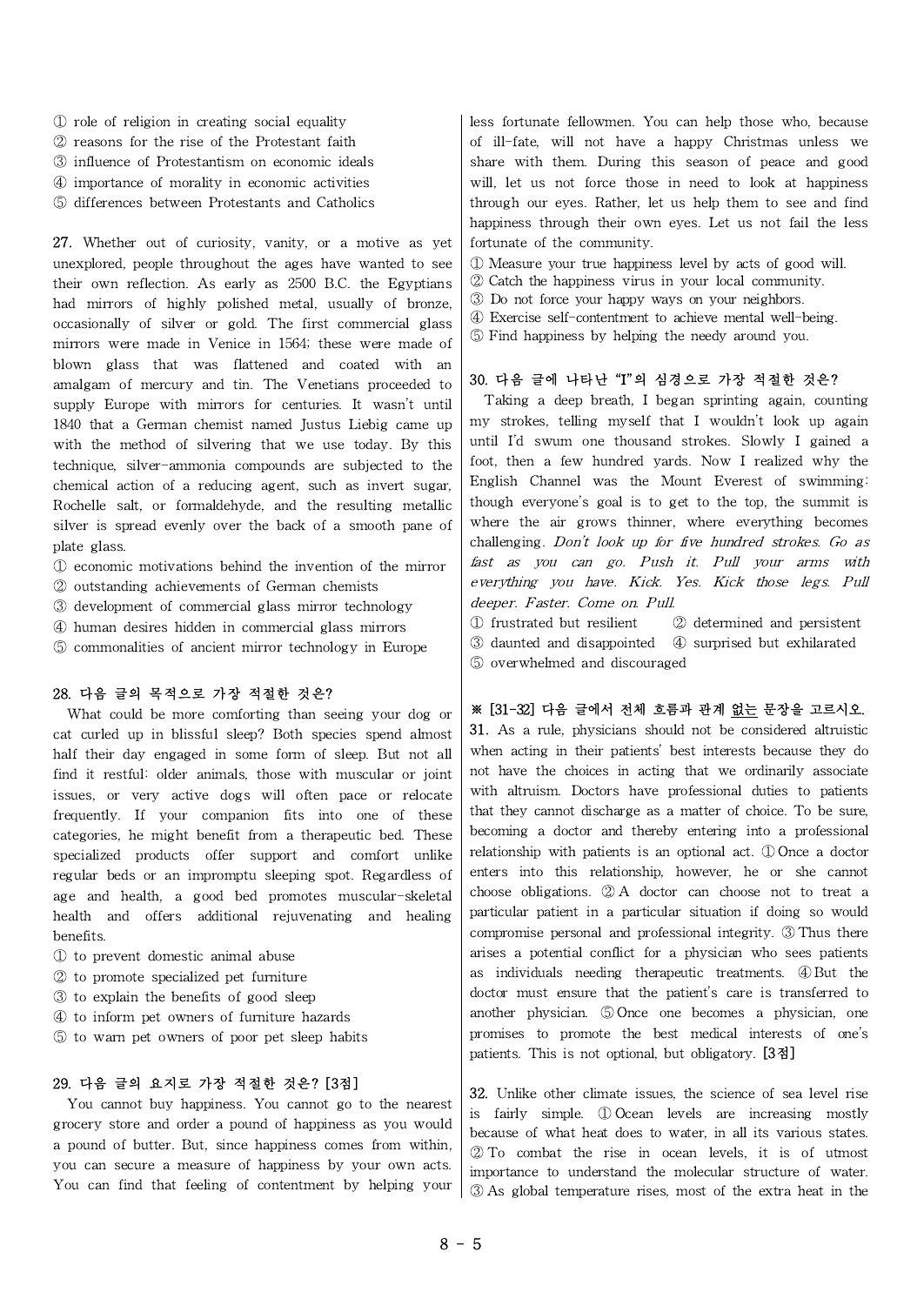atmosphere — about 90 percent — sinks into the ocean.  $\Phi$  As the water warms, it expands like mercury in a thermometer. ⑤ This thermal expansion accounts for one-third of sea level rise. The other two-thirds comes from melting mountain glaciers and ice sheets in Greenland and Antarctica.

## 33. 다음 글의 내용을 한 문장으로 나타낼 때, 빈칸 (A)와 (B) 에 들어갈 말로 가장 적절한 것은?

In some cases, researchers simply observe animals in nature as a function of different times of day, different seasons of the year, changes in diet, and so forth. These procedures raise no ethical problems. In other studies, however, animals have been subjected to brain damage, electrode implantation, injections of drugs or hormones, and other procedures that are clearly not for their own benefit. Anyone with a conscience (including scientists) is bothered by this fact. Nevertheless, experimentation with animals has been critical to the medical research that led to methods for the prevention or treatment of polio, diabetes, measles, smallpox, massive burns, heart disease, and other serious conditions. Most Nobel prizes in physiology or medicine have been awarded for research conducted on nonhuman animals. The hope of finding methods to treat or prevent AIDS, Alzheimer's disease, stroke, and many other disorders depends largely on animal research. In many areas of medicine and biological psychology, research would progress slowly or not at all without animals.

Though some  $(A)$  studies conducted on animals, unlike  $\left| \begin{array}{c} \downarrow \\ \text{(A) (C) - (A) - (B)} \end{array} \right|$ simple observational research, raise ethical issues, they are (B) in making progress in various medical fields.

| (A)             | (R)          |
|-----------------|--------------|
| 1 experimental  | instrumental |
| ② statistical   | successful   |
| ③ field         | critical     |
| 4 developmental | plausible    |
| 5 laboratory    | negligible   |
|                 |              |

#### 34. 글의 흐름으로 보아, 주어진 문장이 들어가기에 가장 적절 한 곳은?

It preserves, and sometimes further simplifies, the relevant information.

Generally speaking, a model is a simplified representation  $\left(\begin{array}{c}\n\mathbb{D} (A)-(C)-(B) \\
\oplus (C)-(A)-(B)\n\end{array}\right)$ of reality created to serve a purpose. ( ① ) It is simplified based on some assumptions about what is and is not important for the specific purpose, or sometimes based on constraints on information or tractability. ( ② ) For example, a map is a model of the physical world. ( ③ ) It abstracts away a tremendous amount of information that the mapmaker deemed irrelevant for its purpose. ( ④ ) For example, a road map keeps and highlights the roads, their

basic topology, their relationships to places one would want to travel, and other relevant information. ( ⑤ ) Various professions have well-known model types: an architectural blueprint, an engineering prototype, and so on. Each of these abstracts away details that are not relevant to their main purpose and keeps those that are.

## ※ [35-36] 주어진 글 다음에 이어질 글의 순서로 가장 적절 한 것을 고르시오.

35. Common law is otherwise known as case law, which is the law developed by the judges in their judgments (or rulings) on particular cases. The judges are guided by the theory and rules of precedent, which means they are bound by previous rulings that set "precedents."

(A) Equally, judges must sometimes interpret laws that Parliament has passed. One such example involved the Abortion Act 1967. A secretary declined to type a referral letter for a termination, claiming that the right to conscientiously object to participation in an abortion protected her refusal.

(B) This essentially means that they must take into account similar cases decided in the past, particularly those decided in the highest courts. This area of judge-made law is important because there will be situations where Parliament has not enacted a law and it falls to the judges to plug the gap.

(C) The judges looked at the word "participation" and decided that the secretary was not covered, as she was not sufficiently involved in the procedure. [3점]

 $\textcircled{1}$  (A)-(C)-(B)  $\textcircled{2}$  (B)-(A)-(C)  $\textcircled{3}$  (B)-(C)-(A)  $\textcircled{5}$  (C)-(B)-(A)

36. As robotics starts to spread, the degree to which countries can succeed in the robot era will depend in part on  $culture \text{—}$  on how readily people accept robots into their lives.

(A) As a result, Japanese culture tends to be more accepting of robot companions as actual companions than is Western culture, which views robots as soulless machines.

(B) The ancient Shinto religion, practiced by 80 percent of Japanese, includes a belief in animism, which holds that both objects and human beings have spirits.

(C) Western and Eastern cultures are highly differentiated in how they view robots. Not only does Japan have an economic need and the technological know-how for robots, but it also has a cultural predisposition.

```
\textcircled{2} (B)-(A)-(C) \textcircled{3} (B)-(C)-(A)
\circledS (C)-(B)-(A)
```
# ※ [37-38] 다음 글을 읽고 물음에 답하시오.

We've come back to the United States, but Julie's mind is still in Italy. She's yearning for some more of that pizza. She decides to make it herself, with me as her sous chef.

I chop my eggplant and zucchini. We're both quiet, focused on our chores. Next up, the onion chopping. I peel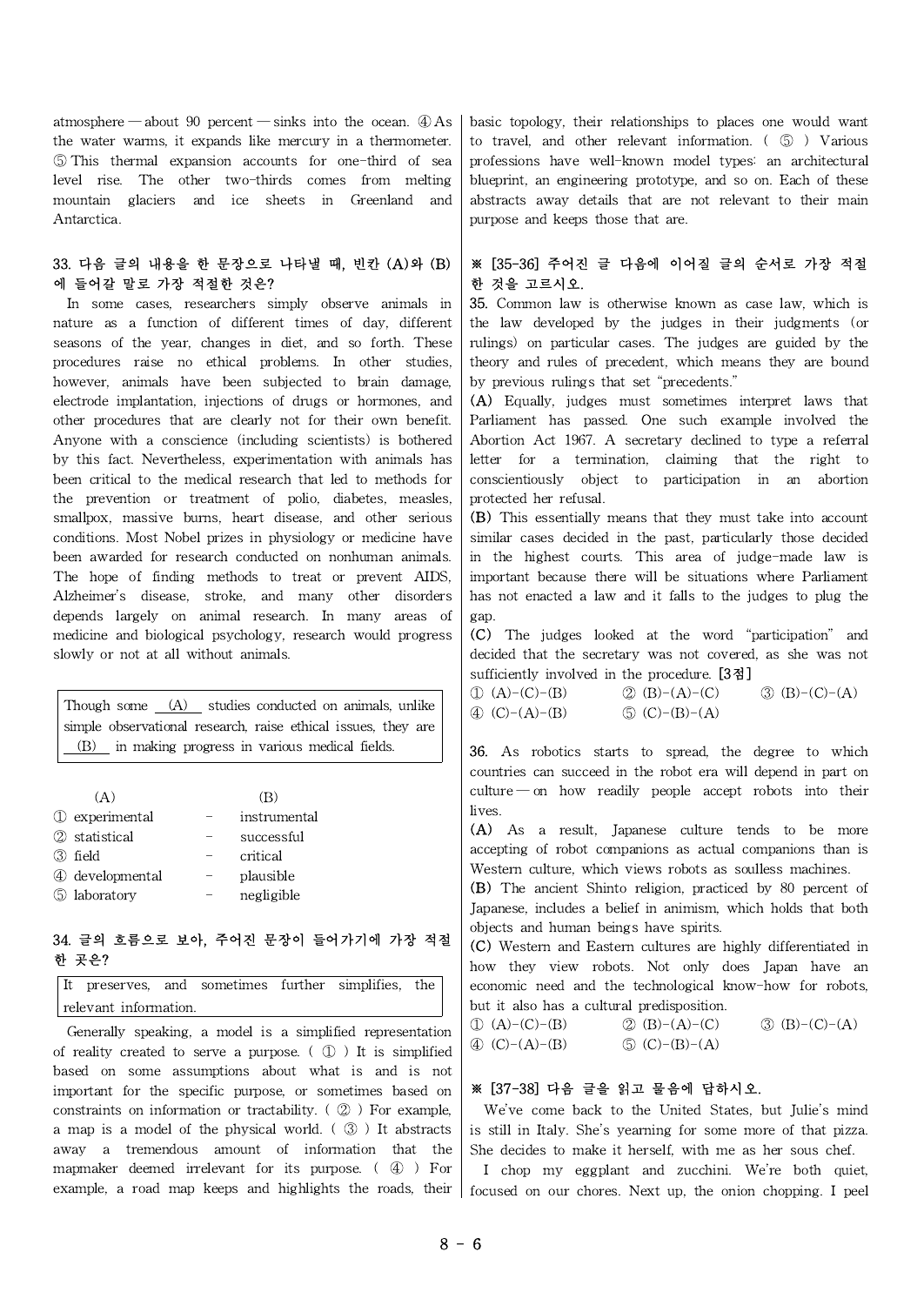my onion, take it to the sink, turn on the faucet, and start slicing it under the flow.

"What are you doing?"

"I'm cutting the onion underwater."

"Why?"

"It says in the *Britannica* it stops you from crying."

This was an Heloise-style hint from the Britannicaone of those rare useful ones — and I was quite excited to be putting it into practice.

"Nope, too dangerous."

"But it's in the Britannica."

"Nope, I'm the executive chef. You're the sous chef."

Here I'm confronted with an unfortunate situation: the Britannica versus my wife. Two big sources of authority. Which do I choose? Well, the *Britannica* is pretty trustworthy. However, as far as I know, it can't carry my child or ignore me for several days or throw out the T-shirts that it hates.

So I decide Julie wins this one.

#### 37. 윗글의 제목으로 가장 적절한 것은?

- ① Peel Onions Underwater to Avoid Tears
- ② Battle of Genders Ending in a Draw
- ③ Aftermath of an Italian Cooking Tip
- ④ Real Boss in My Home
- ⑤ Sous Chefs in the Britannica

## 38. 윗글의 빈칸에 들어가기에 가장 적절한 것은?

- ① Which attests to how strong working women are
- ② I might have to call the Britannica for corrections
- ③ The onion willbe cut without water and I will cry
- ④ I will ignore her for the next few days
- ⑤ But I'll be the executive chef tomorrow

## ※ [39-40] 다음 글을 읽고 물음에 답하시오.

We have long known that ravens are no birdbrains. They have been spotted caching food for later, gathering string to pull up hanging food and even trying to deceive one another. A study published today in Science adds an especially impressive twist: Ravens can \_\_\_\_\_\_\_\_\_\_\_\_\_\_ that they never encounter in nature.

The new study was led by cognitive zoologists in Sweden, who replicated a series of experiments previously used to (a) testing apes' planning abilities, this time using ravens. The ravens were first taught to use a stone to knock a food pellet out of a puzzle box. The next day, without the box present, the birds were (b) offered a choice between the stone tool and "distracter" objects ― toys too light or bulky to use as tools. The box (c) would then be brought back 15 minutes after the selection. Despite the delay, the ravens chose the correct tool nearly 80 percent of the time, and successfully used the tools they selected 86 percent of the time. The birds performed almost (d) as well when they had to give an experimenter a bottle cap in exchange for a piece of food. The birds almost always selected the bottle cap over distracters, even though they would have (e) to wait 15 minutes to barter with it. The preference for soon-to-be-useful items persisted when the ravens had to pass up a smaller treat in favor of either the tool or the bartering token ― and even when they could use each item only after a 17-hour delay.

#### 39. 윗글의 밑줄 친 부분 중 어법상 틀린 것은?

① (a) ② (b) ③ (c) ④ (d) ⑤ (e)

## 40. 윗글의 빈칸에 들어가기에 가장 적절한 것은? [3점]

- ① preserve tools for emergencies
- ② work in groups for situations
- ③ predict events yet to happen
- ④ trick potential competitors
- ⑤ plan for future needs

## ※ [41-42] 다음 글을 읽고 물음에 답하시오.

I had decided to go and I would go, and I had to be there by my mother's birthday. This was extremely important. I believed that if there was any chance to bring my mother back home it would happen on her birthday. If I had said this aloud to my father or to my grandparents, they would have said that I might as well try to catch a fish in the air, so I did not say it aloud. But I believed it.  $(Q)$ ) My father says I lean on broken reeds and will get a face full of swamp mud one day.

When at last Gram and Gramps Hiddle and I set out that first day of the trip, I prayed for the first thirty minutes solid. I prayed that we would not be in an accident (I was terrified of cars and buses) and that we would get there by my mother's birthday ― seven days  $a$ way — and that we would bring her home. Over and over, I prayed the same thing. I prayed to trees. This was easier than praying directly to God. There was nearly always a tree nearby. As we pulled onto the Ohio Turnpike, which is the flattest, straightest piece of road in God's whole creation, Gram interrupted my prayers. "Salamanca —" ( 2 )

I should explain right off that my real name is Salamanca Tree Hiddle. Salamanca, my parents thought, was the name of the Indian tribe to which my great-great-grandmother belonged.  $(\circled{3})$  My parents were mistaken. The name of the tribe was Seneca, but since my parents did not discover their error until after I was born and they were, by then, used to my name, it remained Salamanca. (  $\textcircled{4}$  ) My middle name, Tree, comes from your basic tree, a thing of such beauty to my mother that she made it part of my name. She wanted to be more specific and use Sugar Maple Tree, her very favorite, but Salamanca Sugar Maple Tree Hiddle was a bit much even